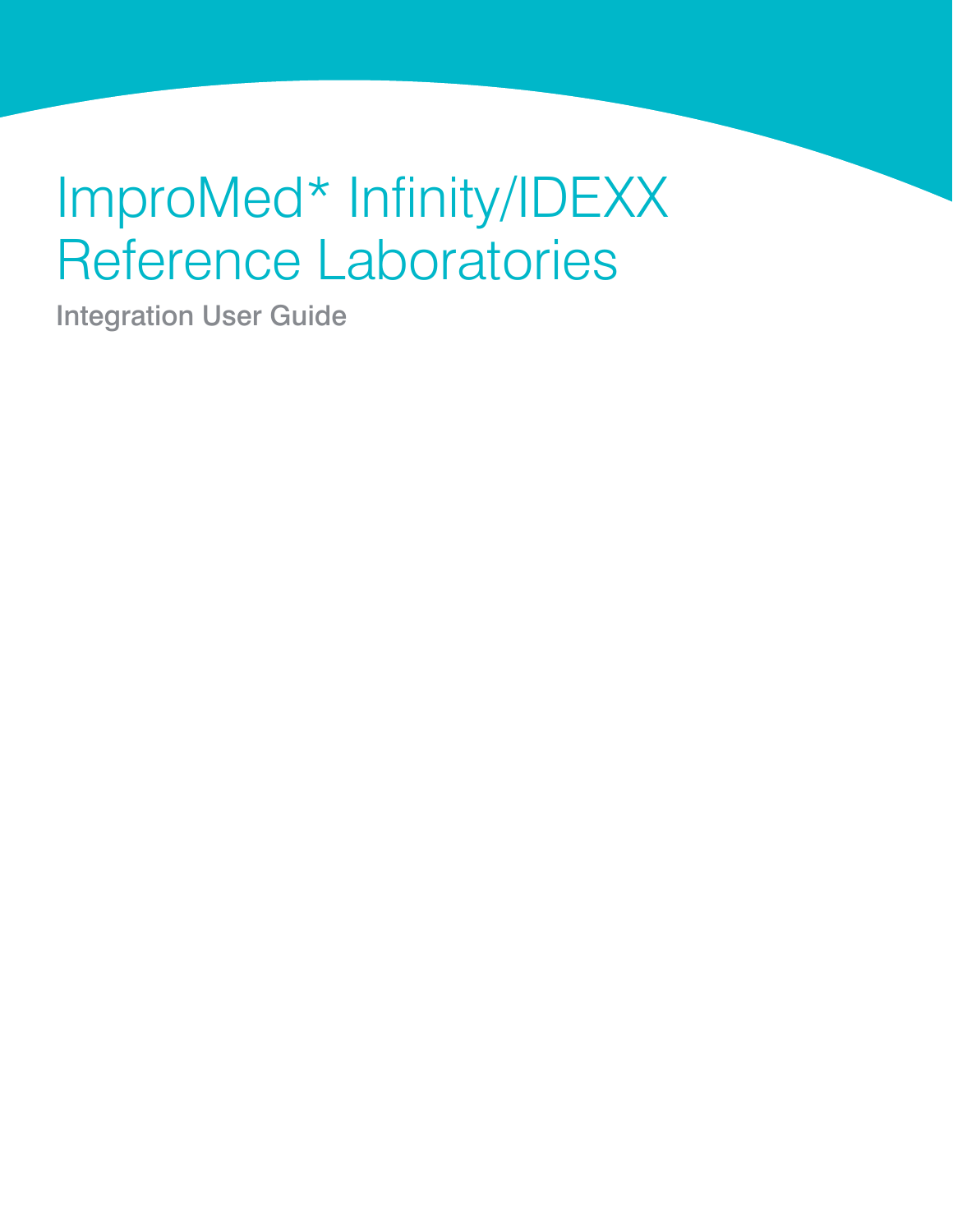#### Proprietary rights notice

Information in this document is subject to change without notice. Companies, names, and data used in examples are fictitious unless otherwise noted. No part of this document may be reproduced or transmitted in any form or by any means, electronic, mechanical, or otherwise, for any purpose, without the express written permission of IDEXX Laboratories. IDEXX Laboratories may have patents or pending patent applications, trademarks, copyrights, or other intellectual or industrial property rights covering this document or subject matter in this document. The furnishing of this document does not give a license to these property rights except as expressly provided in any written license agreement from IDEXX Laboratories.

© 2017 IDEXX Laboratories, Inc. All rights reserved. • 10711-00

\*IDEXX, LabREXX, and VetConnect are trademarks or registered trademarks of IDEXX Laboratories, Inc. or its affiliates in the United States and/or other countries. All other product and company names and logos are trademarks of their respective holders. The IDEXX Privacy Policy is available at idexx.com

#### © 2017 ImproMed, LLC. All rights reserved.

No part of this publication may be reproduced, transmitted, transcribed, stored in a retrieval system, or translated into any language or computer language, in any form or by any means without the prior written permission of ImproMed, LLC.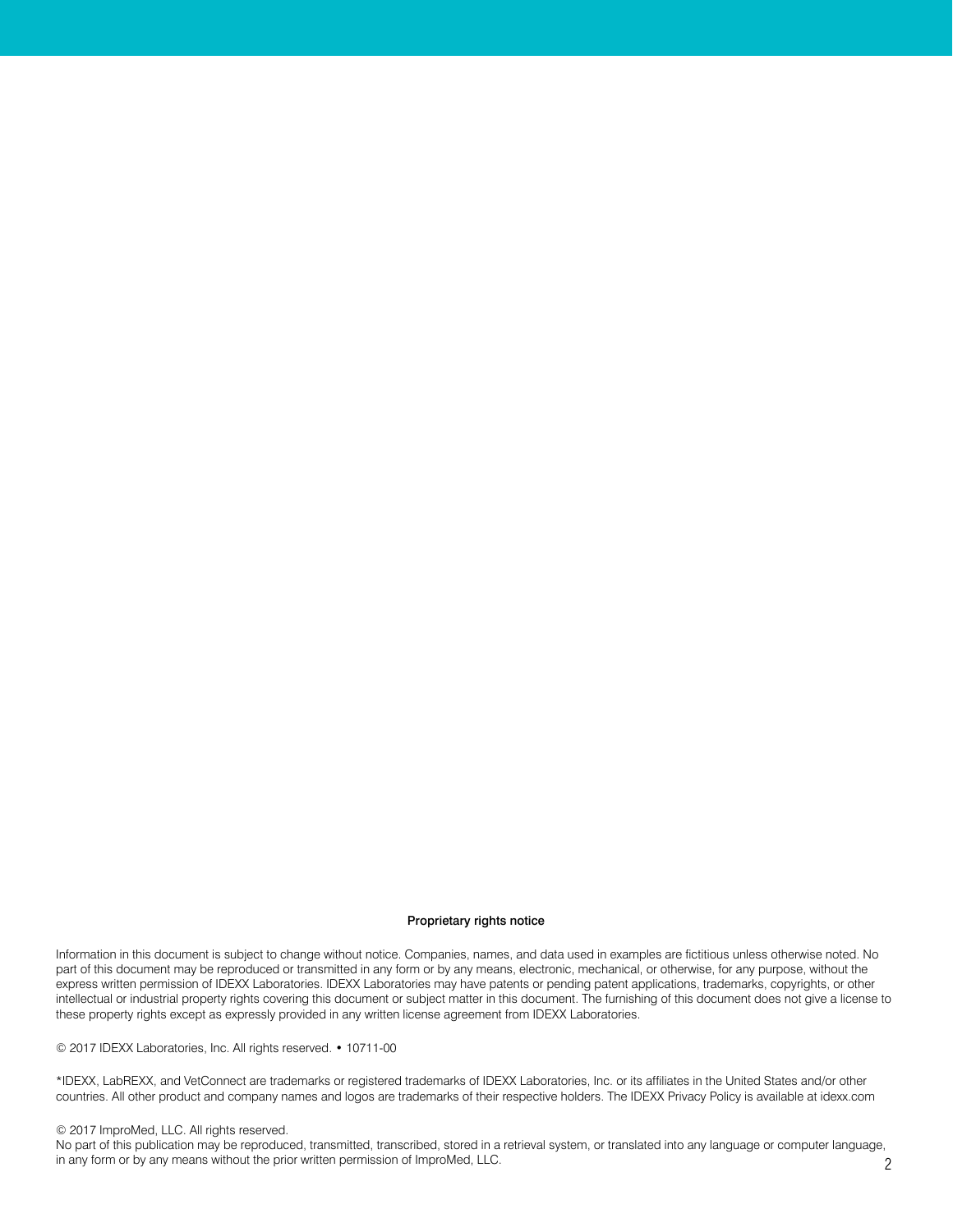# **Contents**

| Setting up your ImproMed Infinity software to use VetConnect PLUS services to order testing and |  |
|-------------------------------------------------------------------------------------------------|--|
|                                                                                                 |  |
|                                                                                                 |  |
|                                                                                                 |  |
|                                                                                                 |  |
|                                                                                                 |  |
|                                                                                                 |  |
|                                                                                                 |  |
|                                                                                                 |  |
|                                                                                                 |  |
|                                                                                                 |  |
|                                                                                                 |  |
|                                                                                                 |  |
|                                                                                                 |  |
|                                                                                                 |  |
|                                                                                                 |  |
|                                                                                                 |  |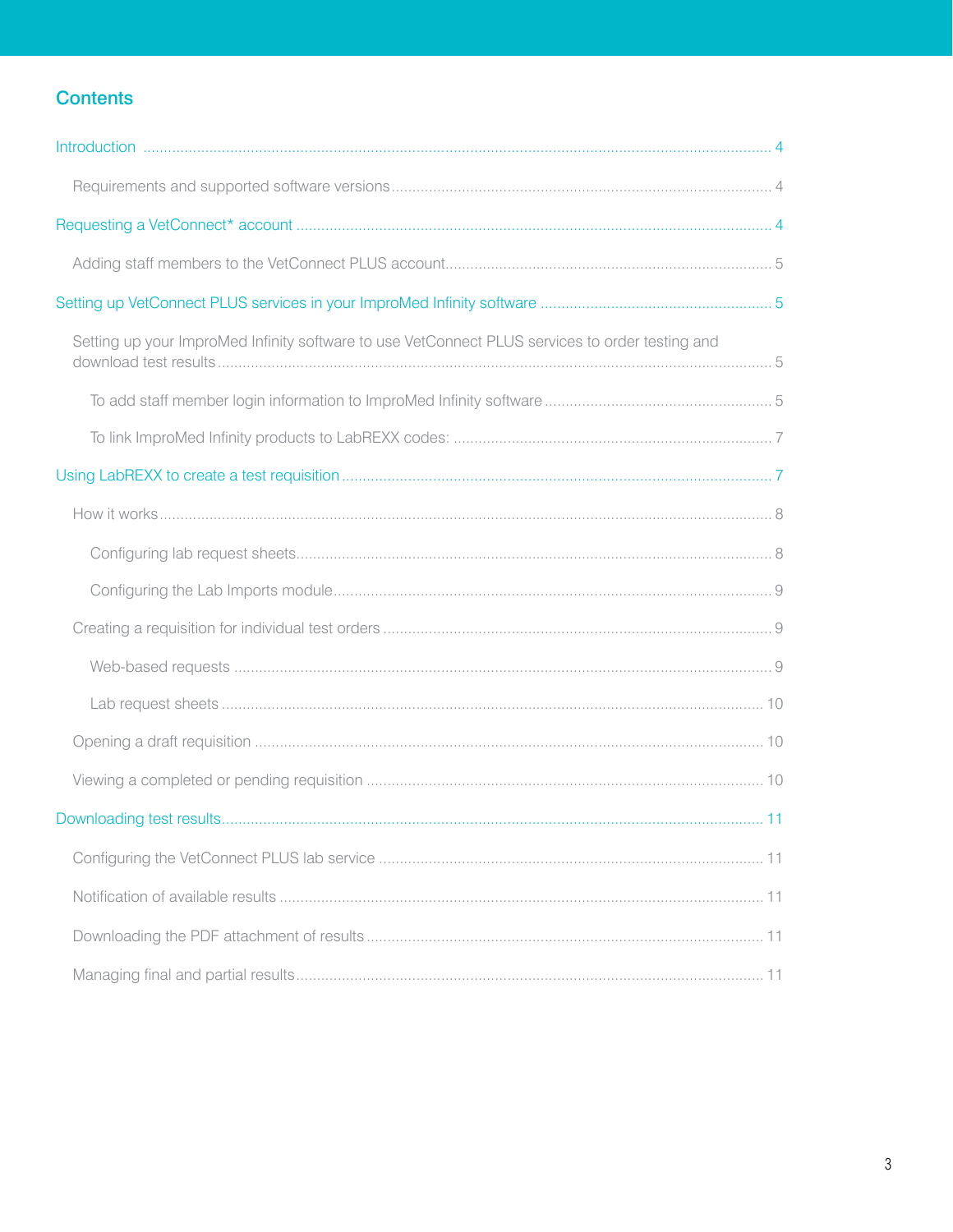# <span id="page-3-0"></span>Introduction

IDEXX Reference Laboratories and VetConnect\* PLUS are now integrated with ImproMed\* Infinity software. Using VetConnect PLUS, your practice can:

- 1. Seamlessly create electronic test requisition forms for your IDEXX Reference Laboratories test orders.
- 2. Automatically download IDEXX Reference Laboratories results into your patients' medical records.

There are several benefits to using VetConnect PLUS:

- Improved order accuracy with bar-coded LabREXX\* forms and automatic error checking
- Elimination of misspelled patient, doctor, and staff names
- Automatic capturing of test fees, to reduce missed charges

This document explains how to set up and start using VetConnect PLUS in ImproMed Infinity, how to use VetConnect PLUS to order tests, and how to download IDEXX Reference Laboratories results into your software.

#### <span id="page-3-1"></span>Requirements and supported software versions

Your practice must provide the following:

- 1. Internet access on all computers that will be used to create test requisitions
- 2. A VetConnect PLUS account and an IDEXX web services ID and password (instructions for obtaining both are included in this document)
- 3. ImproMed\* Infinity version 4.4 or higher
- 4. ImproMed\* Universal Lab Reader version 5.27 or higher
- 5. VetConnect PLUS user ID and password for each veterinarian
- 6. LabREXX license file from ImproMed

# <span id="page-3-2"></span>Requesting a VetConnect\* account

To use VetConnect services through ImproMed Infinity software, your practice must have a VetConnect PLUS account and an IDEXX web services account ID and password. If your practice does not already have these, contact VetConnect PLUS customer support:

- In the U.S., call 1-888-433-9987, or go to vetconnect.com and click Subscribe now, or email [vccontactus@idexx.com](mailto:vccontactus@idexx.com)
- In Canada, call 1-800-667-3411, or e-mail vccanada@idexx.com.

Be prepared to provide the following information:

- 1. Your IDEXX Reference Laboratories account number
- 2. The name of the person at your practice who will administer the account, including their email address
- 3. The name of your practice management software

IDEXX will provide a user name and password for the VetConnect PLUS and will provide an IDEXX web services account ID and password. You will need all of these to complete the integration.

Note: If you think your practice may already have a VetConnect PLUS account but are not sure who the account administrator is, contact customer support, as described above.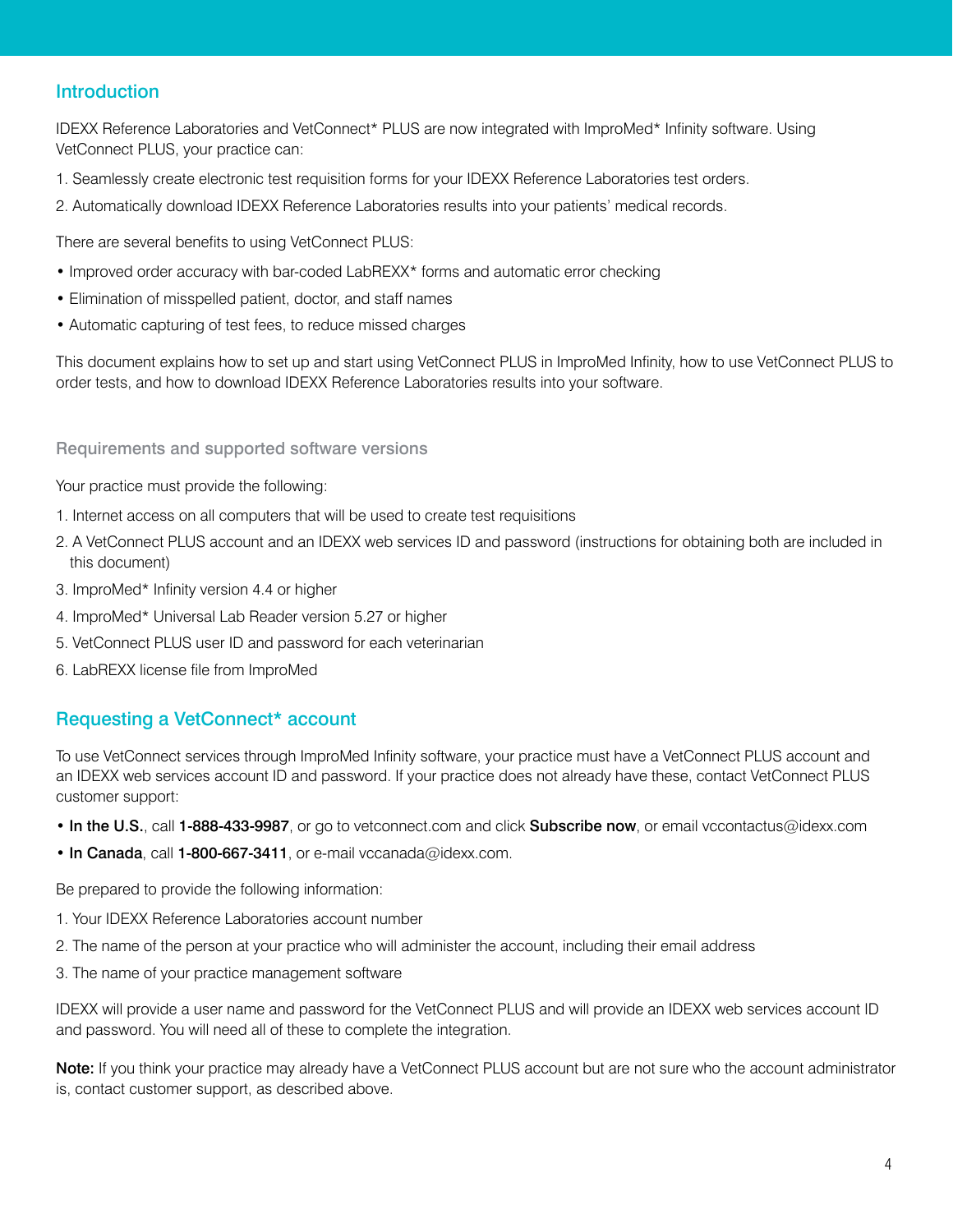# <span id="page-4-0"></span>Adding staff members to the VetConnect PLUS account

Before you can start using VetConnect PLUS services to create test requisitions, the VetConnect PLUS administrator must add the practice's staff members to the VetConnect PLUS account.

To add members to the VetConnect PLUS account:

- 1. Go to vetconnect.com (U.S.) or vetconnect.ca (Canada).
- 2. Enter the administrator user name and password, and then click **Enter VetConnect.**
- 3. Select the Account Administration tab, and then click the Practice Administration link at the top of the page.

| Home   Lab Services   Telemedicine Services   Medical References   Account Administration |  |  |
|-------------------------------------------------------------------------------------------|--|--|
| <b>Account Administration   Practice Administration</b>                                   |  |  |

- 4. In the Practice Members area, click Add New Member to display the New Account information form.
- 5. Fill in the required fields (marked with asterisks), and then click Create.
- 6. In the Permissions area, select the permissions for this member:
	- a. View Lab Reports: User can view all laboratory result reports for your practice.
	- b. Order Tests/Consult: User can request additional testing and internal medicine consultations through vetconnect.com.
	- c. Administer Practice: User can edit practice information and add or delete account members.
- 7. Click Save.
- 8. Keep a list of the VetConnect user names and passwords because these may be needed in a future step.

# <span id="page-4-1"></span>Setting up VetConnect PLUS services in your ImproMed Infinity software

Now that you have everything you need from IDEXX, you must set up your ImproMed Infinity software so that you can use VetConnect PLUS to create test requisitions and so your software can automatically download test results from IDEXX Reference Laboratories.

<span id="page-4-2"></span>Setting up your ImproMed Infinity software to use VetConnect PLUS services to order testing and download test results

Note: The following directions are for ImproMed Infinity v5.0 and higher. If you are running a version lower than 5.0, please remove the **button from the steps. The screens may be different.**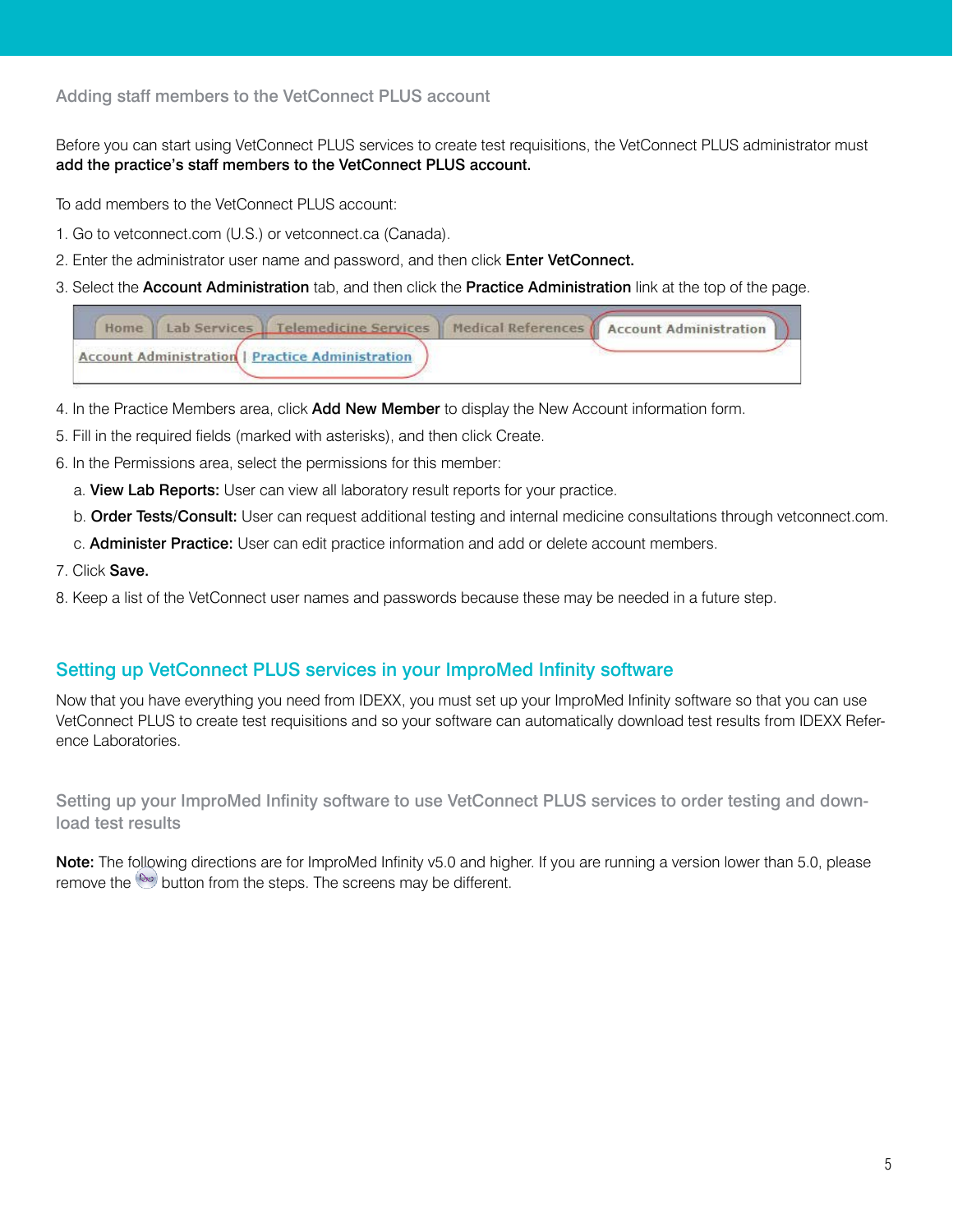#### <span id="page-5-0"></span>To add staff member login information to ImproMed Infinity software:

Employee setup information in Infinity must include LabREXX information. If you need to set up an Infinity employee, please follow instructions in "[Creating an employee;](#page-5-1)" otherwise, please refer to ["Editing an employee](#page-5-2)."

| Groups                | Name           |                          |                                                         |                        |           |                       |                                                                                             |     |                       |               |                        | OK                 |
|-----------------------|----------------|--------------------------|---------------------------------------------------------|------------------------|-----------|-----------------------|---------------------------------------------------------------------------------------------|-----|-----------------------|---------------|------------------------|--------------------|
| <b>Employees</b>      |                | Dr. Dan Bonnett (1)      |                                                         |                        |           | ۰                     |                                                                                             |     |                       |               |                        | Cancel             |
| <b>Bundles</b>        |                |                          |                                                         |                        |           |                       | General Addresses/Phone/Licenses/Custom Images Medical Records Security Desktops            |     |                       |               |                        | Apply              |
| Commission Schedules  | ID             | Prefix                   | First Name                                              |                        | Last Name |                       |                                                                                             |     | Suffix                |               |                        | Mode               |
| <b>Work Schedules</b> | h              | Dr.                      | Dan                                                     |                        | Bonnett   |                       |                                                                                             |     | <b>DVM</b>            |               |                        | <b>DEdit</b>       |
|                       | Employee Group |                          |                                                         | Position               |           |                       | Date of Hire                                                                                |     |                       | Date Released |                        | Create             |
| Apply Work Schedules  | Doctors        |                          |                                                         | Associate Veterinarian |           |                       | 6/7/2011                                                                                    | 수학자 | $\prime$              |               | $ \times$ $-$          | Copy               |
|                       |                |                          | Use this employee for prescription refills              |                        |           | Assigned Cash Drawer: |                                                                                             |     |                       |               | Social Security Number | Delete             |
|                       |                | Dr. Dan Bonnett (1)      |                                                         |                        | ۰         |                       | No Cash Drawer Selected                                                                     |     | $\bullet$ 597-12-6158 |               |                        |                    |
|                       | Email Address  |                          |                                                         |                        |           |                       |                                                                                             |     |                       |               |                        | Change<br>Password |
|                       |                | dbonnett@gmail.com       |                                                         |                        |           |                       |                                                                                             |     |                       |               |                        |                    |
|                       |                |                          |                                                         |                        |           |                       |                                                                                             |     |                       |               |                        | Print<br>Passwords |
|                       |                | <b>Employee Options</b>  | J May appear in the default provider list               |                        |           |                       | LabREXX User<br>User Name                                                                   |     |                       |               |                        |                    |
|                       |                |                          | J May allow product discounts to be used                |                        |           |                       | Dr Dan                                                                                      |     |                       |               |                        |                    |
|                       |                |                          | / May appear in the database view's last provider field |                        |           |                       | Password                                                                                    |     |                       |               |                        |                    |
|                       |                |                          | V May be used to invoice products                       |                        |           |                       |                                                                                             |     |                       |               |                        |                    |
|                       |                |                          | V May be used as a home delivery provider               |                        |           |                       | Please Re-Enter Password                                                                    |     |                       |               |                        |                    |
|                       |                |                          | V May be used to build a home delivery order            |                        |           |                       |                                                                                             |     |                       |               |                        |                    |
|                       |                |                          | V May be used by the prompt for employee bundle screen  |                        |           |                       |                                                                                             |     |                       |               |                        |                    |
|                       |                | Applies to this Business |                                                         |                        |           |                       |                                                                                             |     |                       |               |                        |                    |
|                       |                |                          | May be used to issue certificates                       |                        |           |                       |                                                                                             |     |                       |               |                        |                    |
|                       |                |                          | V May log in as an operator                             |                        |           |                       |                                                                                             |     |                       |               |                        |                    |
|                       |                |                          | U. Available for use by this business                   |                        |           |                       |                                                                                             |     |                       |               |                        |                    |
|                       |                |                          |                                                         |                        |           |                       |                                                                                             |     |                       |               |                        |                    |
|                       |                |                          |                                                         |                        |           |                       | This employee is used in an Employee Bundle. It must be available for use by this business. |     |                       |               |                        |                    |

### <span id="page-5-1"></span>Creating an employee

- 1. Click  $\left(\frac{Q\omega}{Q}\right)$  > Setup > Employees > Employees. The Setup Employees dialog box opens.
- 2. Select Create in the Mode area.
- 3. Enter the desired information into the correct tabs: General, Address, Images, Custom Fields, Signature Images, LabREXX User. The following steps are specific to the LabREXX tab:
	- a. Enter the LabREXX User Name.
	- b. Enter the LabREXX Password.
	- c. Re-enter the LabREXX Password.
- 4. Click Apply and OK to save the changes and close the dialog box.

# <span id="page-5-2"></span>Editing an employee

- 1. Click  $\bigotimes$  > Setup > Employees > Employees. The Setup Employees dialog box opens.
- 2. Select the **Employee** from the **Name** drop-down menu.
- 3. Select Edit in the Mode area.
- 4. Enter the desired information into the correct tabs: General, Address, Images, Medical Records, Security, and Desktops. The following steps are specific to the General tab:
	- a. Enter the LabREXX User Name.
	- b. Enter the LabREXX Password.
	- c. Re-enter the LabREXX Password.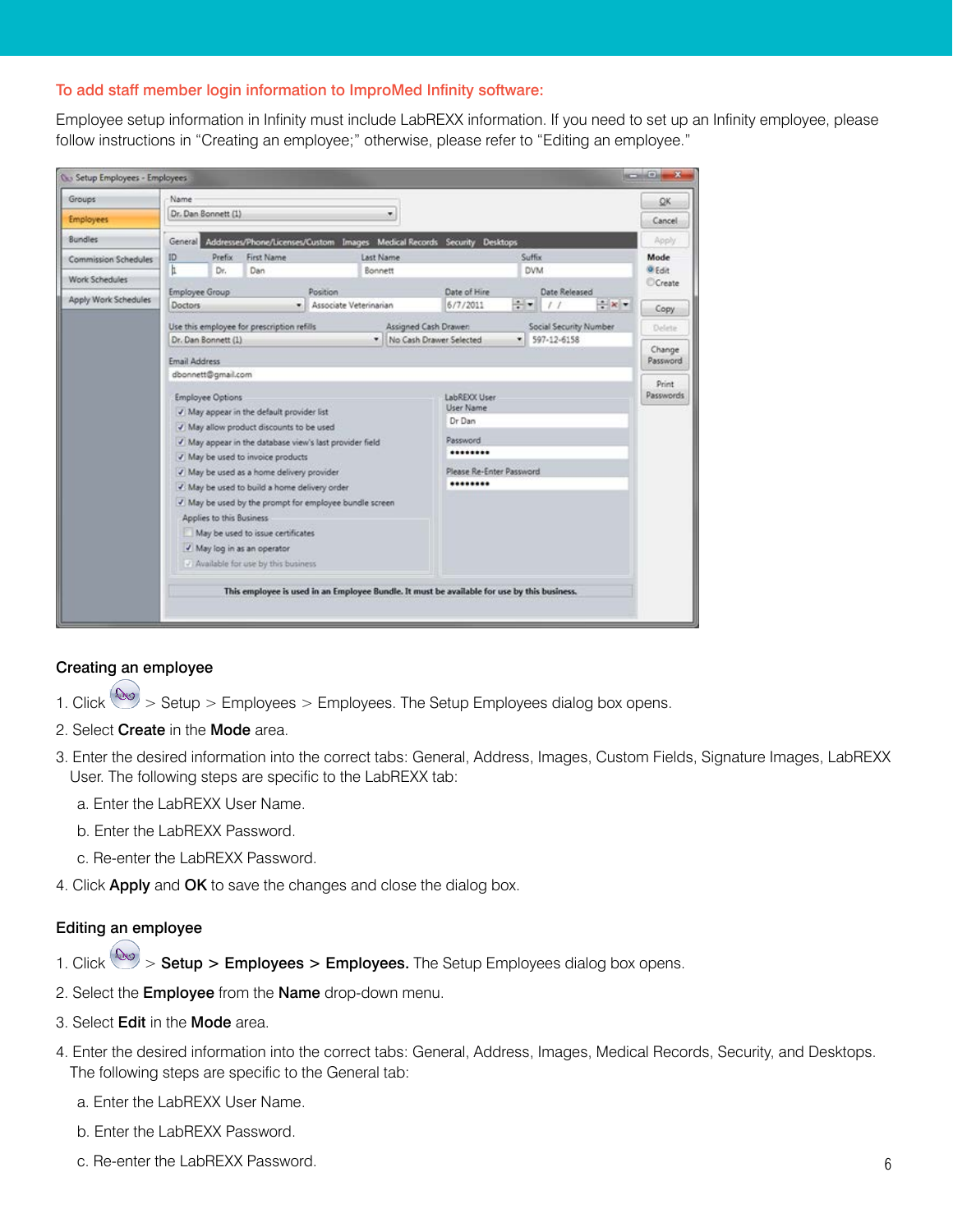5. Click Apply and OK to save and close the changes.

# <span id="page-6-0"></span>To link ImproMed Infinity products to LabREXX codes:

IDEXX and Infinity will prompt for a product when the LabREXX requisition is being compiled or practices can set the product list ahead of time. Infinity automatically displays the product setup for IDEXX and allows users to select the correct Infinity product.

# **IMPORTANT:** This tab is set up per practice.

1. Double-click the correct row for the Infinity Product. A Link Item window will appear.

| Link Item                                                                            |       |          |                |                   |
|--------------------------------------------------------------------------------------|-------|----------|----------------|-------------------|
| IDEXX LabREXX Product Name                                                           |       |          |                | ΟK                |
| Acid Fast Stain for Mycobacteria (408)<br>Link it to the following Infinity Product. |       |          |                | Cancel            |
| Product Name:                                                                        | Code: | BarCode: | Info<br>Search | Setup<br>Products |

- 2. Select the product.
- 3. Click Setup Products if the product is new.
- 4. Click OK.
- 5. Repeat steps 1–4 for all desired LabREXX services.

# <span id="page-6-1"></span>Using LabREXX to create a test requisition

The LabREXX integration lets Infinity operators generate test requisition forms online or using Infinity Lab requests. Once the request is generated, operators then print them out to include with specimens sent to IDEXX for testing, while invoicing the client for the tests performed.

When you use the LabREXX module:

- You can find and select tests quickly, using the online searchable test database.
- The printout is clear and easy to read, with a bar code containing patient information for safe and accurate sample identification.
- You'll never run out of forms just when you need them most.

The Infinity Lab Requests feature provides a means for a doctor to request (order) lab work to be completed for a patient. Lab requests then reside in a queue in which the status of each request is reported back. The requests list can be filtered by requesting provider, date, and/or the status of the requested lab work.

Requests are entered into the queue through the use of special lab request sheets (travel sheets). At the time lab work is ordered, the charge for the lab work is added to the client's invoice.

Additionally, the Lab Requests feature provides these enhancements:

- Lab results from select lab equipment providers can be automatically imported into a patient's record.
- Imported lab results can be viewed from the Lab Requests tab in the Lab Imports module.
- Labels specific to Lab Requests may be printed to facilitate the identification of samples and provide any needed information.
- The original format of the lab results can be viewed as a PDF file linked within the imported lab result.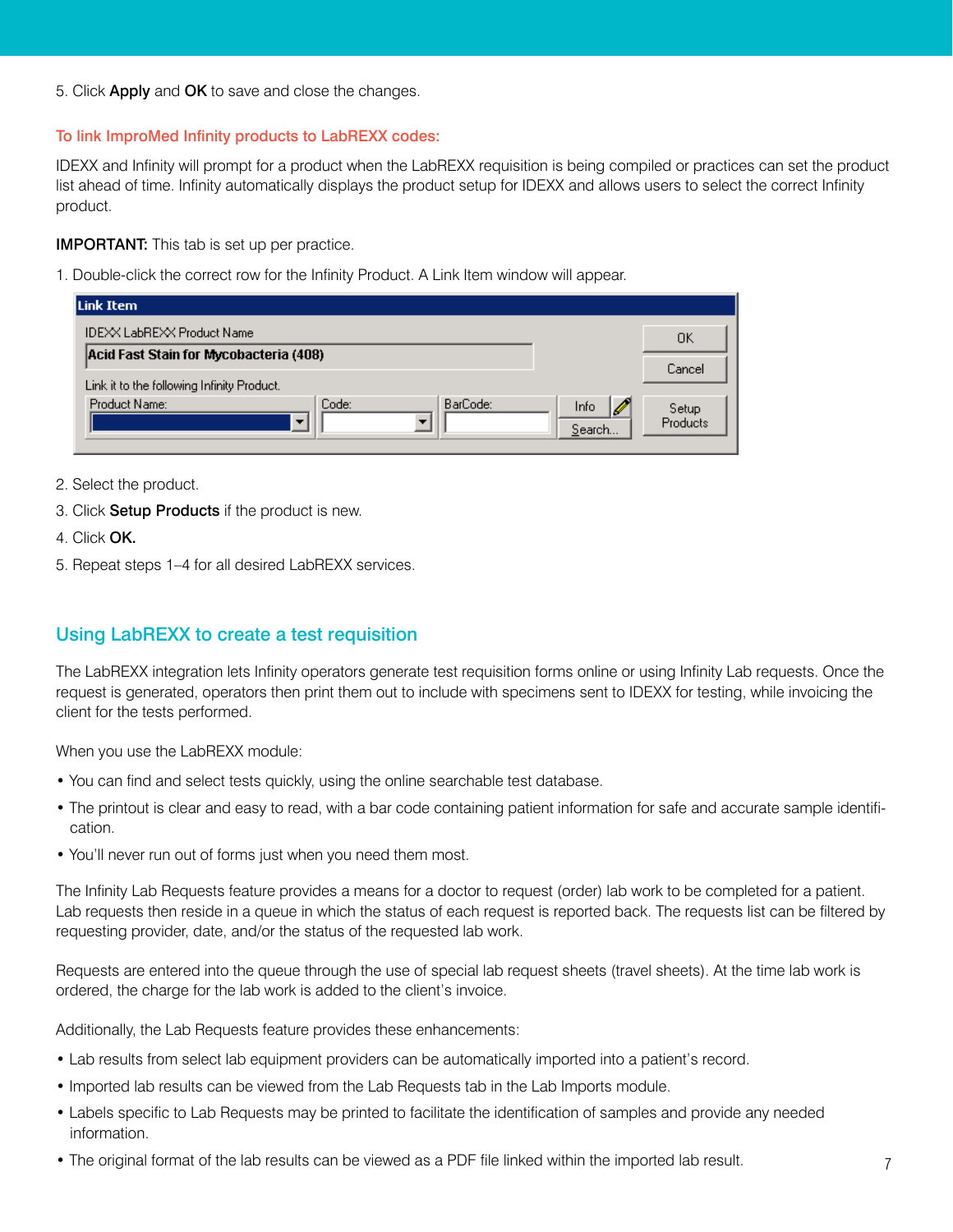#### <span id="page-7-0"></span>How it works

The Lab Results module contains an optional tab called Lab Requests. From the Lab Requests tab, the operator clicks New to generate a lab work request. A Lab Request (Travel) sheet will open.

The operator selects the desired Sheet, Employee, Date/Time Performed, and any other designations as if they were using travel sheets to add products to an invoice/estimate/treatment plan, etc.

Next, the operator selects the requested lab work and clicks Create. This assigns the request a unique identification number (Lab ID) and adds the request to the list of requests.

Once the request is made and added to the list of requests, it is assigned a status of *Created, Pending, Imported,* or *Not Completed.*

The **Created** status means the request has been made and nothing has changed with it.

The Pending status means the results are ready to be imported, but they require attention. The result must be manually addressed by going to the ImproMed Universal Reader tab, selecting the result, and addressing whatever specific needs the result has. The most common reason for a result to be Pending is the need to make the proper field associations for the results or if there is no match for the Lab ID.

The Imported status indicates the result has been imported into the patient's record and is ready for review.

The Not Completed status will be displayed only when a LabREXX requisition has not been completed by the operator, but instead the operator saved a draft.

| $\mathscr{G}$ is a $\mathscr{G}$<br>$\sqrt{2a}$ | From: $10/13/2012$ $\bullet$ | To: 10/17/2012<br>$\mathcal{F}_{\mathcal{P}}$ | Provider: [None - Providers] |         | $\blacktriangleright$ [None] $\blacktriangleright$ | Status: All |                                        | ۳        | Close               |
|-------------------------------------------------|------------------------------|-----------------------------------------------|------------------------------|---------|----------------------------------------------------|-------------|----------------------------------------|----------|---------------------|
| <b>Client</b>                                   | Patient                      | Lab/Machine                                   | Request                      | Lab ID  | Status                                             |             | Date Performed Time Performed Imported |          | New                 |
| Johnson, Caitlin                                | JUNE                         | <b>IDEXX LabREXX</b>                          |                              | 7953727 | Created                                            | 10/17/2012  | 9.0824 A M                             |          | Delete              |
| Zeinert, Nicole                                 | ET                           | <b>IDEXX LabREXX</b>                          |                              | 7950772 | Created                                            | 10/16/2012  | 5:07:41 PM                             |          | Print Label         |
| Mueller, Amy                                    | Mya                          | IDEXX LabREXX                                 |                              | 7948073 | Created                                            | 10/16/2012  | 2:28:57 PM                             |          |                     |
| ZARDA, JAMIE & PETE                             | TIKKA                        | <b>IDEXX LabREXX</b>                          |                              | 7945844 | Created                                            | 10/16/2012  | 12:16:58 PM                            |          | <b>Show Request</b> |
| MILLER, MARY JO                                 | <b>MURPHY</b>                | IDEXY LabREXY                                 |                              | 7945720 | Created                                            | 10/16/2012  | 1206:35 PM                             |          | <b>Show Reada</b>   |
| Mueller, Arry                                   | Mya                          | IDEXX LabREXX                                 |                              | 7943982 | Created                                            | 10/16/2012  | 10:19:50 AM                            |          |                     |
| Stone, Laurel                                   | <b>BRITA</b>                 | IDEXX LabREXX                                 |                              | 7938487 | Created                                            | 10/15/2012  | 354:43 PM                              |          |                     |
| Stone, Laurel                                   | JAKE                         | <b>IDEXX LabREXX</b>                          |                              | 7938397 | Created                                            | 10/15/2012  | 34925 PM                               |          | New IDEXX           |
| Jones, Becky                                    | <b>EMMA</b>                  | IDEXXVetLab Station                           | VetLab                       | 145700  | Imported                                           | 10/17/2012  | 9:23:22 AM                             | 10/17/20 | LabREXX             |
| KLINKA, GARY/AMY                                | WINNIE                       | IDEX VetLab Station                           | VetLab                       | 145600  | <i><b>Imported</b></i>                             | 10/17/2012  | 8:25:32 AM                             | 10/17/20 | Request             |
| Zeinert, Nicole                                 | ET                           | IDEXX VetLab Station                          | VetLab                       | 145500  | <b>Imported</b>                                    | 10/16/2012  | 5:01:06 PM                             | 10/16/20 |                     |
| Buchanan, Rhonda                                | SAM                          | IDEXXVetLab Station                           | VetLab                       | 145400  | <b>Imported</b>                                    | 10/16/2012  | 11:49:19 AM                            | 10/16/20 |                     |
| Buchanan, Rhonda                                | SAM                          | IDEXX VetLab Station                          | VetLab                       | 145300  | Imported                                           | 10/16/2012  | 11:32:18 AM                            | 10/16/20 |                     |
| SONKOWSKY, LYNN &                               | PARKER                       | IDEXX LabREXX                                 |                              | 7942472 | Imported                                           | 10/16/2012  | 8:34:57 AM                             | 10/17/20 |                     |
| Cruver, Elaine M.                               | <b>ELI</b>                   | IDEXX VetLab Station                          | VetLab                       | 145200  | <i><b>Imported</b></i>                             | 10/16/2012  | 8.09.25 AM                             | 10/16/20 |                     |
|                                                 |                              | IDEXX VetLab Station                          |                              | 145100  |                                                    | 10/16/2012  | 7:48:00 AM                             | 10/16/20 |                     |

# <span id="page-7-1"></span>Configuring lab request sheets

Note: This feature is available with Infinity v5.0 and higher.

To set up the Lab Requests feature in Infinity, go to  $\geq 0$  > Setup > Medical Records > Dynamic Lab Screens > Lab Result Paths and check the box to Show Lab Request Tab. This will display a new tab called Lab Requests as the first and default tab in the Lab Imports module.

Then click the following:  $\gg$  > Setup > Patient Processing > Travel Sheets and create the needed Lab Request Sheet(s).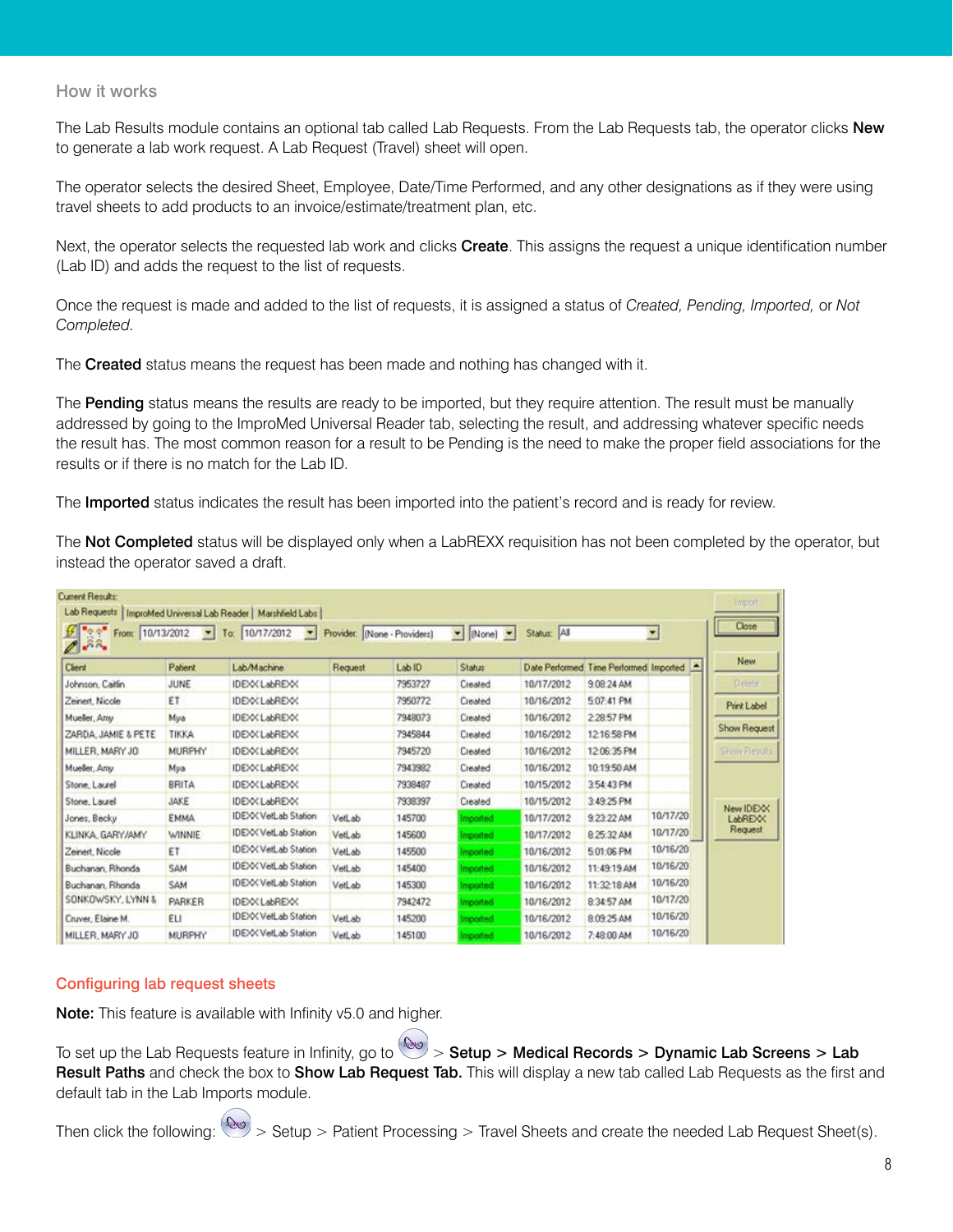Note: The Travel Sheets module is required to use the Lab Requests feature.

When creating the Travel Sheet for Lab Requests, it is important to designate the lab machine the sheet is for. The following illustration shows the Lab drop-down menu as seen in the Setup Travel Sheets screen:

| Name:                          |           | Lab                                                                       |      |
|--------------------------------|-----------|---------------------------------------------------------------------------|------|
|                                |           | IDEXX LabREXX                                                             |      |
| Product Name: (Search)         |           | Lab                                                                       |      |
|                                |           | HORIBA Micros ES60-ESV60<br>HORIBA Pentra 400                             | Info |
| Low Quantity to increment by : |           | <b>IDEXX LabREXX</b><br>1.00 - IDEXX LaserCyte<br><b>IDEXX VetConnect</b> |      |
| High Quantity to increment by: | 1.00 $-1$ | • IDEXX VetLab Station (Network)                                          |      |
| Travel Sheet Items:            |           | IDEXX VetLab Station (Serial)<br>Marshfield Labs<br>Nova CCX              |      |
|                                |           | Phoenix Central Labs<br>Travel Sheet                                      |      |

It is important to remember that the Request Sheets are unique to each piece of equipment and must be created for each lab that requests are going to be generated for.

Select **IDEXX LabREXX** to use Travel Sheets when ordering lab tests.

#### <span id="page-8-0"></span>Configuring the Lab Imports module

From the Infinity Desktop:

- 1. Click  $\frac{100}{100}$  > Setup > Medical Records > Dynamic Lab Screens > Lab Requests. The Setup Lab Request Labs dialog box appears.
- 2. Select the Check for Lab Machine results every interval to refresh the lab requests tab.
- 3. Select Show/Import Lab Results for all Businesses, if desired.
- 4. Choose how to handle attachments:
	- a. Do not save lab attachments leaves the PDF file alone.
	- b. Attach to dynamic lab records creates a link with the PDF file in the imported lab record.
- 5. Choose how to handle labels.
- 6. Click OK to save the changes and close the dialog box.

<span id="page-8-1"></span>Creating a requisition for individual test orders

IMPORTANT: The Lab Request tab must be activated.

Note: The date and time of the LabREXX Request will come directly from IDEXX.

#### <span id="page-8-2"></span>Web-based requests

Note: This method can be used with Infinity v4.4 or higher.

| <b>Car Setup Lab Request Labs</b>                                                                                                               | <b>ACCORD FOR</b> |
|-------------------------------------------------------------------------------------------------------------------------------------------------|-------------------|
| Check for Lab Machine results every 5 minutes<br>$\bullet$                                                                                      | DK:               |
| Show/Import Lab Results for all Businesses                                                                                                      | Cancel            |
| Attachments                                                                                                                                     |                   |
| C. Do not save lab attachments<br>F Attach to dynamic lab records                                                                               |                   |
| Print Labels<br><sup>(*</sup> Do not part labels<br>Automatically print selected labels when a lab request is created<br>Prompt to print labels |                   |
| Labels to pent.<br>Label Group                                                                                                                  |                   |
| Number Of Copies: Start on label #<br>(None)<br>브<br>÷                                                                                          | ÷                 |
| Label Name:                                                                                                                                     |                   |
|                                                                                                                                                 |                   |
| Salact AT<br>Clear Selection                                                                                                                    |                   |
|                                                                                                                                                 |                   |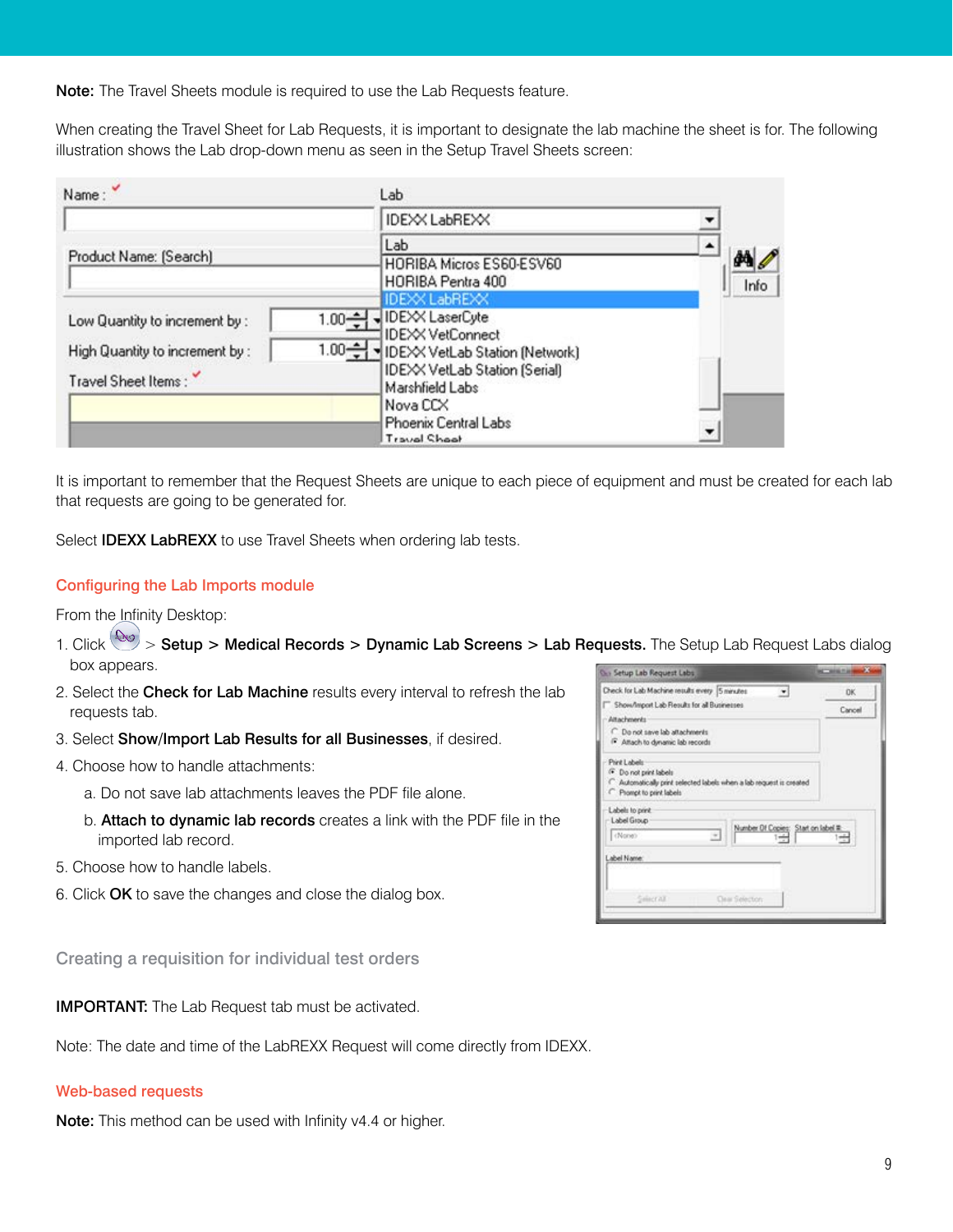From the Infinity Desktop:

- 1. Click  $\left(\begin{matrix} \infty & \infty \end{matrix}\right)$  > Modules > Lab Results Import. The Lab Import module opens.
- 2. Click the New IDEXX LabREXX Request button.
- 3. Verify that the client and patient are correct or use Find Client to select the correct client and patient.
- 4. Select the **IDEXX LabREXX** User of the request.
- 5. Click OK. The LabREXX website will open. If any assistance is needed with using the LabREXX or vetconnect.com site, please contact VetConnect PLUS customer support at 1-888-433-9987.
- 6. Once the requisition is created, print the requisition and submit it along with the patient samples to IDEXX.
- 7. If prompted, select the Species, Breed, or Sex Code.
- 8. Verify the products on the **Move Products** screen.
- 9. Click OK.

# <span id="page-9-0"></span>Lab request sheets

Note: This method can be used with Infinity v5.0 or higher.

From the Infinity Desktop:

- 1. Click  $\left(\frac{\infty}{\cdot}\right)$  > Modules > Lab Results Import. The Lab Import module opens.
- 2. Select the client and patient for the request.
- 3. Click the New button.
- 4. Select an **Employee** as the Provider.
- 5. Select the IDEXX LabREXX Sheet from the Selected Sheet.
- 6. If desired, select Business, Destination, and SuperMode.
- 7. Check the tests to perform and invoice.
- 8. Click Create.
- 9. Choose the **IDEXX LabREXX** User and click OK.
- 10. If prompted, select the Species, Breed, or Sex Code. The LabREXX website will open. If any assistance is needed with using the LabREXX or vetconnect.com site, please contact VetConnect PLUS customer support at 1-888-433-9987.
- 11. Print the requisition and submit it along with the patient samples to IDEXX.
- 12. Verify the products on the Move Products screen.
- 13. Click OK.

# <span id="page-9-1"></span>Opening a draft requisition

To review an imported IDEXX Reference Laboratories result, double-click the request line or highlight the request and click the **Show Results** button. Clicking the Show Request button will also display the Lab Requests Sheet for the selected request.

#### <span id="page-9-2"></span>Viewing a completed or pending requisition

If the import is successful, the status of the result changes to Imported.

A result status of Imported means the result has been processed, the patient's medical record has been updated with the results, and the results are ready to be reviewed. Double-clicking the result will open the lab report for quick review.